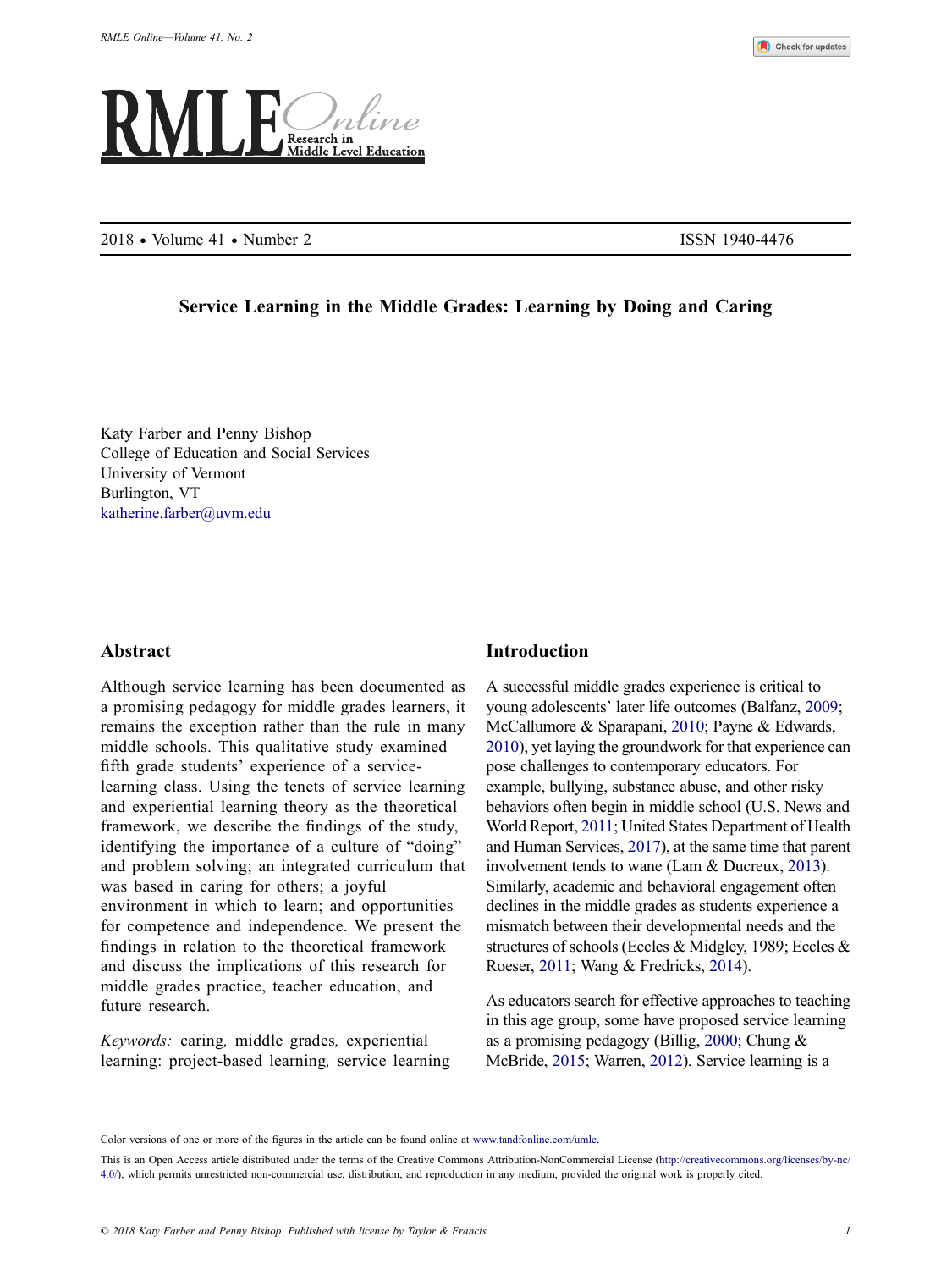curricular approach in which students explore problems in their school or community and develop plans to solve them (Kids Involved Doing Service Learning [KIDS] Consortium, [2013\)](#page-12-0). Indeed, research suggests that service learning has the potential to be a good fit for the nature and needs of young adolescents. Middle grades students who participated in extended service learning projects with accompanying reflective work demonstrated both increased personal growth and increased levels of parental communication (Scales, Blyth, Berkas, & Kielsmeier, [2000](#page-12-0)). Students also reported that participating in service learning encouraged them to become interested in other classes (Curtis, [2001](#page-11-0)), suggesting a possible influence on engagement. Additionally, students in service learning experiences engage in tasks that offer opportunities for the development of responsibility and competence, two key components for young adolescent self-efficacy (Stevenson & Bishop, [2012](#page-12-0)).

Despite this potential, however, research on high-quality service learning programs at the middle level is limited, at best (Wang & Fredricks, [2014\)](#page-12-0). One reason is because service learning opportunities remain an exception rather than the rule in the middle grades (Richards et al., [2013](#page-12-0)), making it challenging to study. Further, inconsistencies in the quality of service learning programs have led to a wide variance in student outcomes in the research that does exist (Billig, [2000;](#page-11-0) Eyler & Giles, [1999;](#page-11-0) Furco, [2003\)](#page-11-0).

The purpose of this research was to describe and analyze fifth grade students' experience of a service learning class. We discuss the tenets of service learning and experiential learning theory that comprise theoretical framework for the research and then describe the methodology employed in this qualitative study. Next, we present the findings and highlight the roles that doing, problem solving, curriculum integration, caring, joy, competence, and independence played in students' experience. We discuss these findings in relation to the theoretical framework, and we conclude with implications of this research for middle grades practice, teacher education, and future research.

# Theoretical Perspectives: Service Learning as Experiential Learning

Service learning is a pedagogical approach situated within and informed by experiential learning theory (Kolb, [2015](#page-12-0); Dewey, [1938\)](#page-11-0). For the purpose of this research, we defined service learning as an approach in which students

discover problems and needs in their school; investigate the causes and effects of the problems they identify; research various solutions to the

problems; evaluate the pros and cons of each solution and decide on the actions to take; create an action plan and time-line to implement ideas; implement the plan; and evaluate the results of actions. (KIDS Consortium, [2013](#page-12-0))

While attributes and qualities of service-learning experiences inevitably vary, Billig [\(2000](#page-11-0)) identified six central components that distinguish service learning from more common community service practices: investigation, planning, action, reflection, demonstration, and celebration. Research on service learning has demonstrated that these components are important for service-learning projects to yield positive results (Anderson & Hill, [2001](#page-11-0); Billig, [2011\)](#page-11-0).

Building on these components, Billig ([2011\)](#page-11-0) proposed several standards for high-quality service learning. First, service-learning projects need to be sustained long enough for students to participate in all six components. Second, they must be personally relevant to the learners, allow them to pursue attainable goals, and lead them to increased understanding of societal issues. Third, the service-learning projects should be directly connected to and aligned with the curriculum. Fourth, the experience must integrate regular opportunities for reflection and thinking about self, society, and service. Finally, service learning should assist students in acquiring multiple perspectives and understanding diverse backgrounds.

Given this definition and these standards for quality, service learning can be situated within the larger framework of experiential learning theory. Kolb's ([2015\)](#page-12-0) cycle of experiential learning consists of four stages (see [Figure 1](#page-2-0)): 1) experiencing, 2) reflecting, 3) drawing conclusions from those experiences and reflections, and 4) applying those conclusions in new situations. Kolb asserted that students must progress through all four stages for successful learning to occur.

Kolb's stages intersect with Billig's [\(2000](#page-11-0)) components of a high-quality service-learning program, as both emphasize the importance of action and reflection upon that action. High-quality servicelearning programs move students through stages similar to Kolb's model of experiential learning theory. Students discover their interests and a problem within their school or community and design an experience or experiences (concrete experience). They regularly reflect on these experiences in journals, discussion groups, or in other reflective practices (reflective observation). These reflections usually indicate new knowledge that is constructed (abstract conceptualization). Then students move ahead to the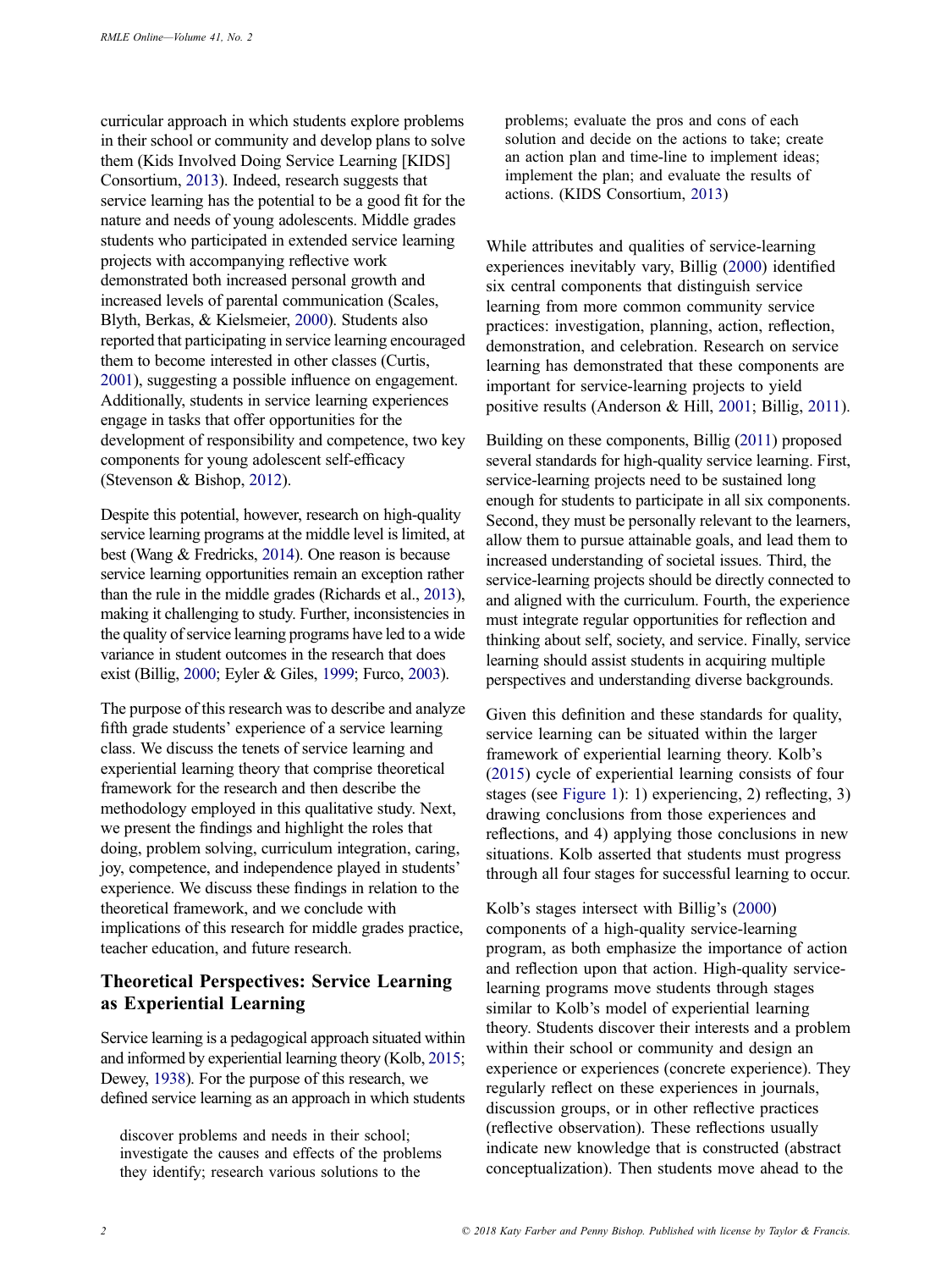<span id="page-2-0"></span>

Figure 1. Kolb's cycle of experiential learning. Adapted from Kolb, David A., Experiential learning: Experience as the source of learning and development, 2nd.,  $\heartsuit$  2015. Reprinted by permission of Pearson Education, Inc., New York, New York.

next experience or other learning opportunities (active experimentation). These stages and components were central to framing and analyzing the service learning conducted by middle grades students in this study.

# Related Research: Service Learning in the Middle Grades

While anecdotal accounts of service learning in the middle grades increasingly are available (e.g., Berger-Kaye, [2009](#page-11-0); Kielsmeier, [2017](#page-12-0); Lead2Feed, [2017\)](#page-12-0), research on the implementation and outcomes of service learning for young adolescents remains limited. This is unsurprising given that fewer than 9% of all servicelearning projects are designed and implemented for middle grades students (Richards et al., [2013](#page-12-0)). The relatively small body of empirical research does suggest, however, that service learning has the potential to promote positive student outcomes for this age group.

One of the most noteworthy studies on the topic analyzed several features of adolescents' development in relation to service learning. Scales and associates (2000) examined the impact of service learning on 1,153 middle school students across three racially and socioeconomically diverse middle schools. Students who participated in service learning maintained concern for others' welfare in contrast to students in the control group who declined on the same measures. Those who participated in longer durations of service learning, with accompanying reflective opportunities, also demonstrated higher efficacy, continued to pursue

better grades, and decreased less in their commitment to classwork than their counterparts in the control group. Overall, the study indicated that service learning could lead to improved social responsibility and greater academic success (Scales et al., [2000\)](#page-12-0).

More recently, research has demonstrated effects of service learning on students' growth in leadership as well. In their study with 86 middle grades students in a large, urban, city, Richards and associates (2013) found that, relative to students in the control group, students participating in service learning demonstrated significantly higher scores on the measure of leadership, particularly with fifth grade students. However, no differences were found with regard to acceptance of diversity.

McBride, Robertson, and Chung ([2014](#page-12-0)) evaluated the effects of a service-learning program in a seventhgrade social studies curriculum using pre- and posttest surveys of students and a quasi-experimental research design. They found statistically significant gains in academic performance for students in the service-learning experience compared to counterparts at a comparison school who did not receive the intervention. Students deemed most at risk for academic and behavioral issues also demonstrated statistically significant gains in academic performance and in civic and social connectedness.

Within the science curriculum, Newman, Dantzler and Collman (2015) found similar potential for service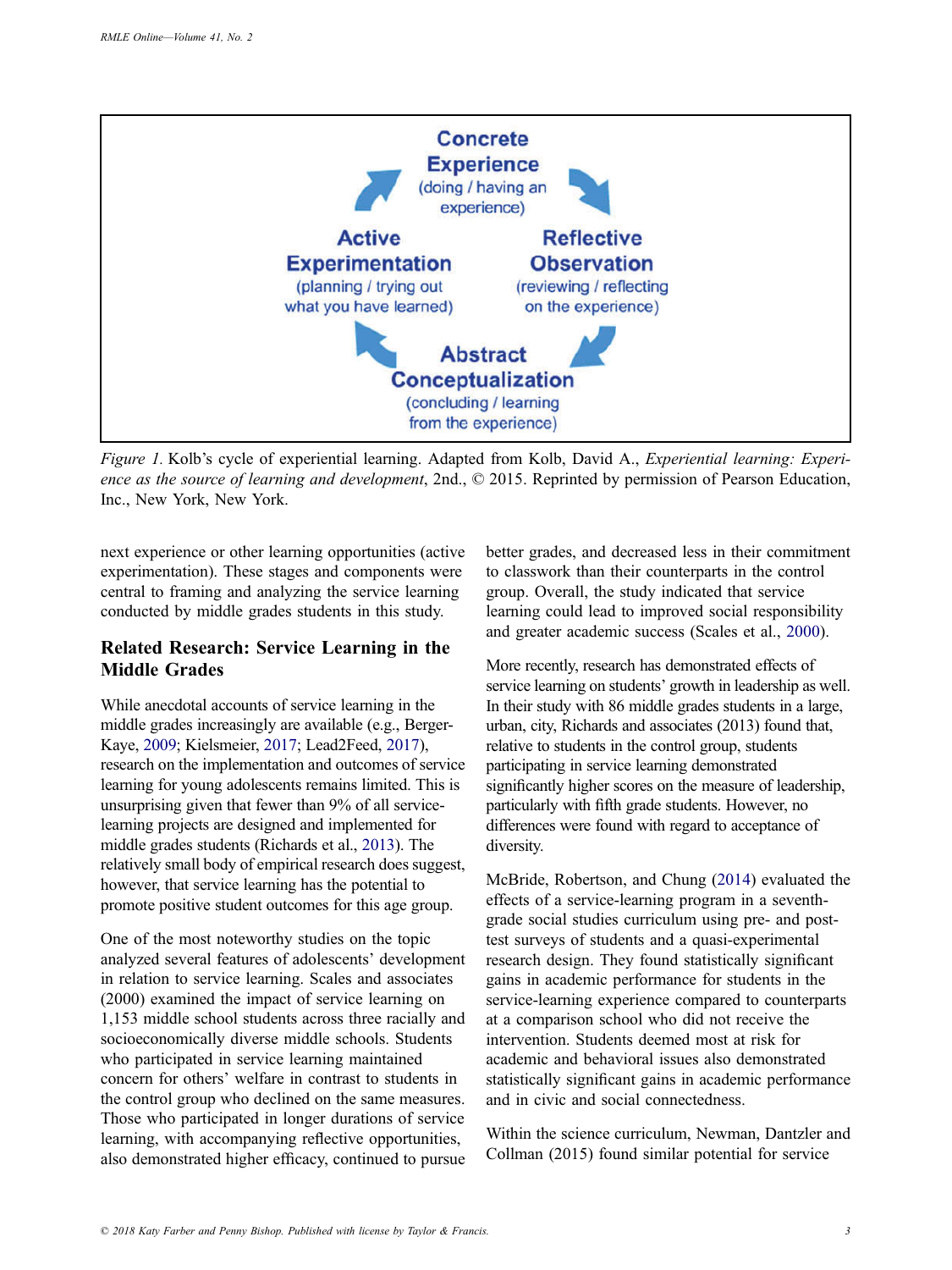learning in their study of more than 6,000 middle school students in more than 20 schools. Engaging in STEM-related service-learning projects with more than 120 community partners, students living in high poverty areas with potential at-risk behavior also demonstrated increased academic engagement and achievement. Overall, the research on service learning in the middle grades suggests that the practice holds considerable potential for meeting many affective and academic needs of young adolescents.

# Methods

### Mode of Inquiry

Because we aimed to understand a phenomenon from the perspectives of the people most closely involved (Glesne, [2011\)](#page-12-0), a qualitative study using ethnographic methods of observation and interviews was appropriate.

#### Research Site and Participants

School and community. Willow Park Middle School (WPMS, all names are pseudonyms) was located in a rural New England town of approximately 5,000 (demographics rounded for confidentiality) people who were predominately White and middle class. Forty-five percent of the population held bachelor's degrees and 24% of residents' highest level of education was a high school degree. Six percent of the population lived below the poverty line. RMS served approximately 300 young adolescents in grades five through eight and implemented a middle school model that included interdisciplinary teams, common planning time, an advisory program, and flexible scheduling and grouping. At the time of the research, 70% of the students were considered proficient in mathematics and reading. Ninety-seven percent of students were White and 25% were eligible for free or reduced lunch prices. The teaching staff of 35 teachers was predominantly White and female.

Classroom context. The sustainability class at Willow Park Middle School was a required applied academic class through which students in all grades cycled, in addition to their classes in art, physical education, technology, world language learning, and music. The sustainability class was led by Ms. Jamison, an experienced teacher who had taught middle-level science for 15 years. She held a B.A. in plant and soil science, with minor in biology; a master's in secondary education (grades 7–12); and a middle-level science endorsement (grades 5–8). She was the first and only teacher of the sustainability class, which was in its third year at the time of this study. She taught four sections of the class, each of

which was heterogeneously grouped with ten students. The five-week class lasted 45–50 minutes per day with a longer block once a week.

A central purpose of the class was to provide students with authentic opportunities for service learning and, more specifically, for students to create projects that improved their school and communities. Ms. Jamison's stated goals were for the class to be "as hands on as possible" and "based on student interest" and for students to feel "ownership in every piece." Each year, students explored issues in sustainability based both on their interests and on a set of activities designed by the teacher. The classroom originally housed a home economics class and included a kitchen and outdoor space that they could access directly from that room. The outside classroom included a chicken coop and a small pond with fish, a solar powered filter, and seating areas. Eighth grade students from prior years had built these outdoor features.

This study focused on the fifth grade curriculum, which centered on the theme of introducing and defining sustainability as a primary concept. Students' work in the class was largely project-based, including learning to take care of the program's chickens, eggs, compost, and related responsibilities. Their experience culminated in a reflective slide show.

Research participants. The participants for this research were fifth grade students at WPMS who were enrolled in the required sustainability class during their fifth-grade year. Of the 40 students in the cohort, 21 assented to participate with their parents or guardians also providing consent in accordance with Institutional Review Board policies. Most of the 21 students were White, approximately half were female, and their ages ranged from nine to eleven.

#### Data Collection

Our data collection techniques included interview, observation, review of student work, and student questionnaires. All 21 participating students engaged in individual, semi-structured, interviews (see Appendix A for interview protocol) in which they reflected on their experiences in the service-learning program at WPMS. These interviews were conducted at the end of the service-learning project in a private space within in the school. We also conducted individual interviews with the sustainability teacher, the building principal, and a core science teacher so we could triangulate data sources and gain their perspectives on the project and on the students' experiences (see Appendix B for interview protocol).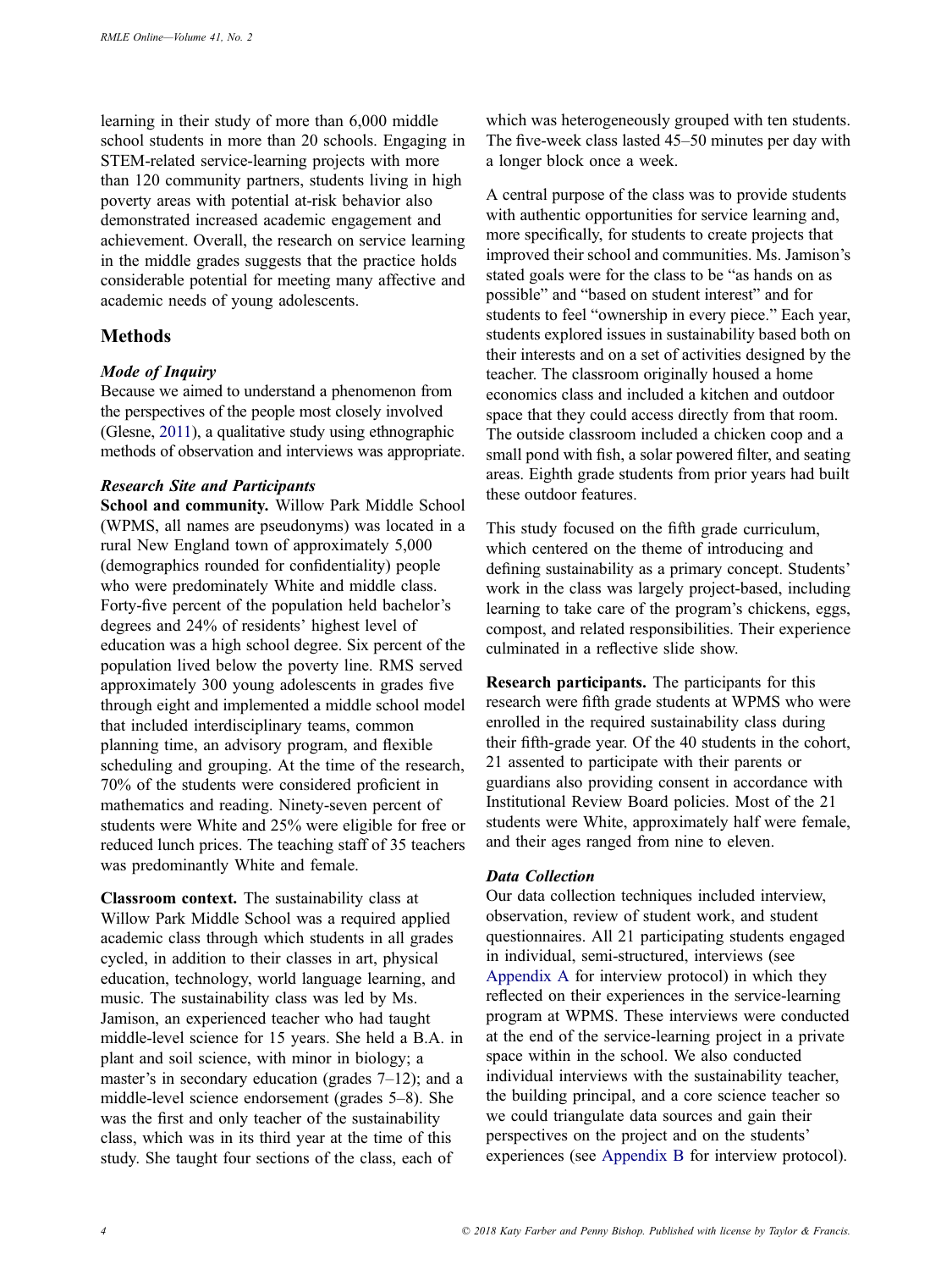All interviews were digitally recorded, fully transcribed, and lasted between 20 and 45 minutes for an approximate total of 13 interview hours.

We also conducted 10 observations of these groups of students. Observations were 90 minutes in length, comprising a total of approximately 15 hours, and data took the form of typed notes, photographs, shared documents, and field memos. While observing, we regularly collected student work samples from the sustainability class. These included the end-of-course reflective presentation on the experience, which featured photographs, reflections on learned concepts, and on the experience overall. Further, we asked students to complete a questionnaire (see Appendix C) to capture their feelings about education, their school identity, and their level of confidence and belonging.

#### Data Analysis

To make sense of the data, we followed a process of coding to develop and explore themes presented in the research. Codes are researcher-generated constructs that attribute meaning to data for later purposes such as patterns, categorization, theory, and essence (Miles, Huberman, & Saldaña, [2014\)](#page-12-0). We first cycle coded all evidence we collected, including interviews, observations, field memos, questionnaires, and students' final reflection presentations. The process yielded descriptive, in vivo, emotion, and process codes. Themes that emerged from this first cycle coding next were developed into second cycle codes. The process involved pattern coding and grouping summaries into a small number of themes intended to illustrate possible relationships between people, theoretical constructs, and idea clusters (Seidman, [2006](#page-12-0)).

There were two processes happening simultaneously during data analysis. On the one hand, we applied a priori codes derived from our theoretical framework and, in particular, Kolb's ([2015](#page-12-0)) phases of experiential learning. These codes included concrete experience (doing/experience), reflective observation (reviewing/ reflecting), abstract conceptualization (concluding/ learning), and active experimentation (planning/trying out what you have learned). Student perceptions were organized into these themes and analyzed for commonalities and differences. We concurrently conducted emergent coding using emotion, process, descriptive, and in vivo processes.

#### **Trustworthiness**

In this study, we applied several strategies to verify and promote the trustworthiness of the findings (Creswell, [2013](#page-11-0)). First, by using several data collection techniques and sources, we gained multiple perspectives on the participants and their experiences. Similarly, having verbal, written, and visual modalities for reflection, students had several opportunities to reflect on their experiences in the program. This triangulation of modalities and data sources helped increase the trustworthiness of the findings. Second, we conducted member checking during and at the conclusion of the study. For example, throughout the interview process, we restated claims and ideas that students and school staff presented to check for their agreement. In addition, we followed the lead of the participants during the interviews. As the interviews progressed, we asked students to share a question they wished had been asked, or if they had anything they wanted to share. We subsequently included these in future interviews. Third, we were careful to include thick, rich description based on interviews and student interactions throughout the work. These included verbatim quotes from participants and descriptive data from class observations.

# Findings

Analysis of interview and observation data suggested that students experienced seven key features of the service-learning class: (1) culture of "doing," (2) a culture of problem solving, (3) a curriculum of caring, (4) an integrated curriculum, (5) a joyful environment in which to learn, (6) opportunities for competence, and (7) opportunities for independence.

#### A Culture of Doing

A clear theme of "doing" emerged as a key feature of the sustainability class. Ms. Jamison sent a strong message about the active nature of the program on the very first day. After explaining various jobs, she asked the group, "Do you want to start doing stuff?" "Yes!" was the cry from the class. She then announced to the group: "Here's how sustainability works—in this class you will do things to add to, build, make things to build the program. Do more, add more. The next group continues that work that you started." Ms. Jamison elaborated that their work was what would continue the program and lead to a more sustainable world beyond. She explained, "The eighth graders built the coop for the chickens and for you. For the next generation."

Our observations confirmed this emphasis on "doing stuff." Indeed, students were active and engaged in doing science, mathematics, communication, measuring, and problem solving. The students never sat for more than 15–20 minutes at a time. Most of the time the students worked in groups, completing their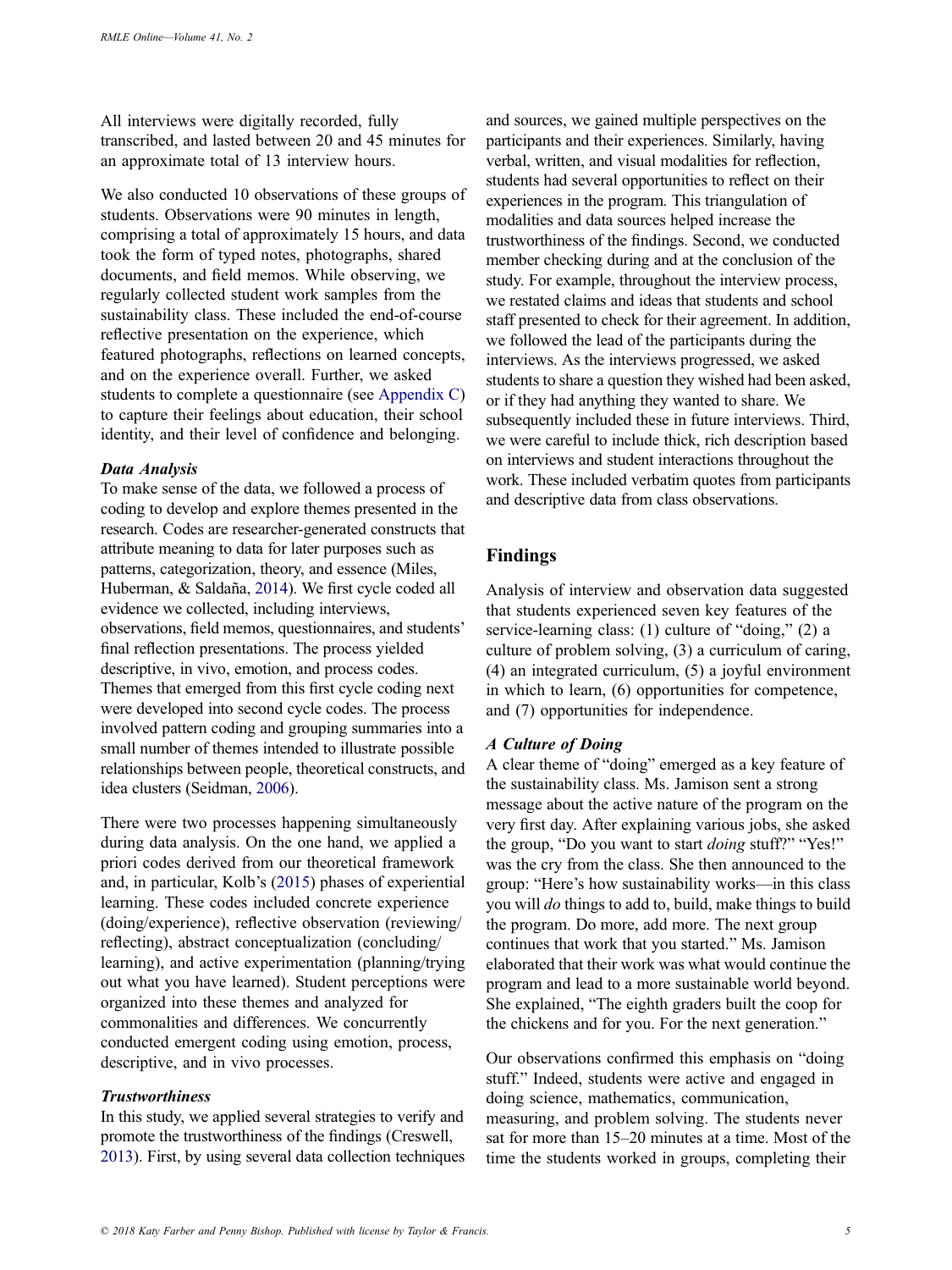jobs, problem solving, researching, building, and brainstorming. Worksheets and seated work were rare.

Through interviews and written reflections, students expressed their appreciation for "doing stuff." Each student commented on some aspect of doing either during class, in the interview, or in their written reflections. One student described the doing, or as he called it, kinetic learning:

I like the way the way Ms. Jamison teaches. It's not just like reading from a textbook; you get to learn kinetically. You get to do what you need to with your hands; it's not just reading or looking at it. You can actually see it, and feel it, and do those jobs and feel what it is like.

This was also evident as students compared their experience in the sustainability class with their time in other classes. Caitlyn commented:

In math, I'm working on a worksheet and in sustainability, we really don't do—only in the beginning do we do a worksheet. We are doing jobs, and we are watching movies about it. We are learning about it. We are doing something. We are not just doing a worksheet or having a class discussion, which we do in LA (language arts), and IA (integrated arts) and worksheets in math. So, it's definitely a different perspective of learning. To be doing something active. I really, really like math, and it's fun to me, but this is like, you're going outside, and you are helping feed the chickens. You are doing the recycling, and the compost.

The theme of doing appeared connected to a constant focus on problem solving, another key feature of the program.

### A Culture of Problem Solving

Students in the program were active problem solvers. Observations revealed that the teacher rarely answered questions about what students should do or how they should do it. Instead, she posed questions back to the students. She employed an inquiry and problem-based model, posing questions aloud such as, "I wonder how we can get that door to the coop to work better. Do you think someone with an idea can work on improving that?" She sometimes used the questions to guide students, but she also elicited student choice, voice, and inquiry.

Students reflected on the importance of problem solving in written reflections and in interviews. One boy in the study noted, "It's definitely more fun. I guess because you learn in a better way. You learn by being active and problem solving. In other classes, they tell you what to do. This is how you write a paragraph or something."

In contrast, their own curiosities, sense of responsibility, and problem solving guided their decisions in the sustainability class. During one observation, the students created a detailed experiment to improve the chickens' nesting boxes. A team of girls researched heating pads, discovering one that used body heat and required no electricity. Another team used a staple gun to attach shiny insulation onto the coop to reflect and gather heat. Another team monitored the location of the heating lamp. These teams decided to keep data on their nesting boxes. What temperature were they? In which nesting box did the chickens prefer to lay eggs? These were questions they generated themselves, and they built a data table to record the information.

Students were constantly developing ways to improve the conditions for the chickens. They regularly worked to improve the initial design of the coop. One girl described her recent problem solving:

We were excited. Me and Ms. Jamison. I don't know if you actually knew that, because it was kind of recent, but we were thinking, you know how the heat lamp has a red lamp? And the red creates light? And there is another kind of heat lamp that is just purple and it doesn't create any light? We were thinking, let's see which one they like better. Because they might like one better. More heat, I don't know.

The teacher then encouraged the students to record data and solve the problem.

Students also recognized that problem solving had the potential to transfer to other parts of their lives. One girl reflected on the impact of problem-solving opportunities on her education,

Yeah, like you don't just do one problem. There's going to be a lot of problems, in the road ahead, so just fixing one thing that's quick, and then doing a larger problem and then going up. It's easier in sustainability because then you get to do it outside of school.

And that is just sustainability. You do not just stop when you are doing something and take a break and go on vacation. You go from problem to problem to problem.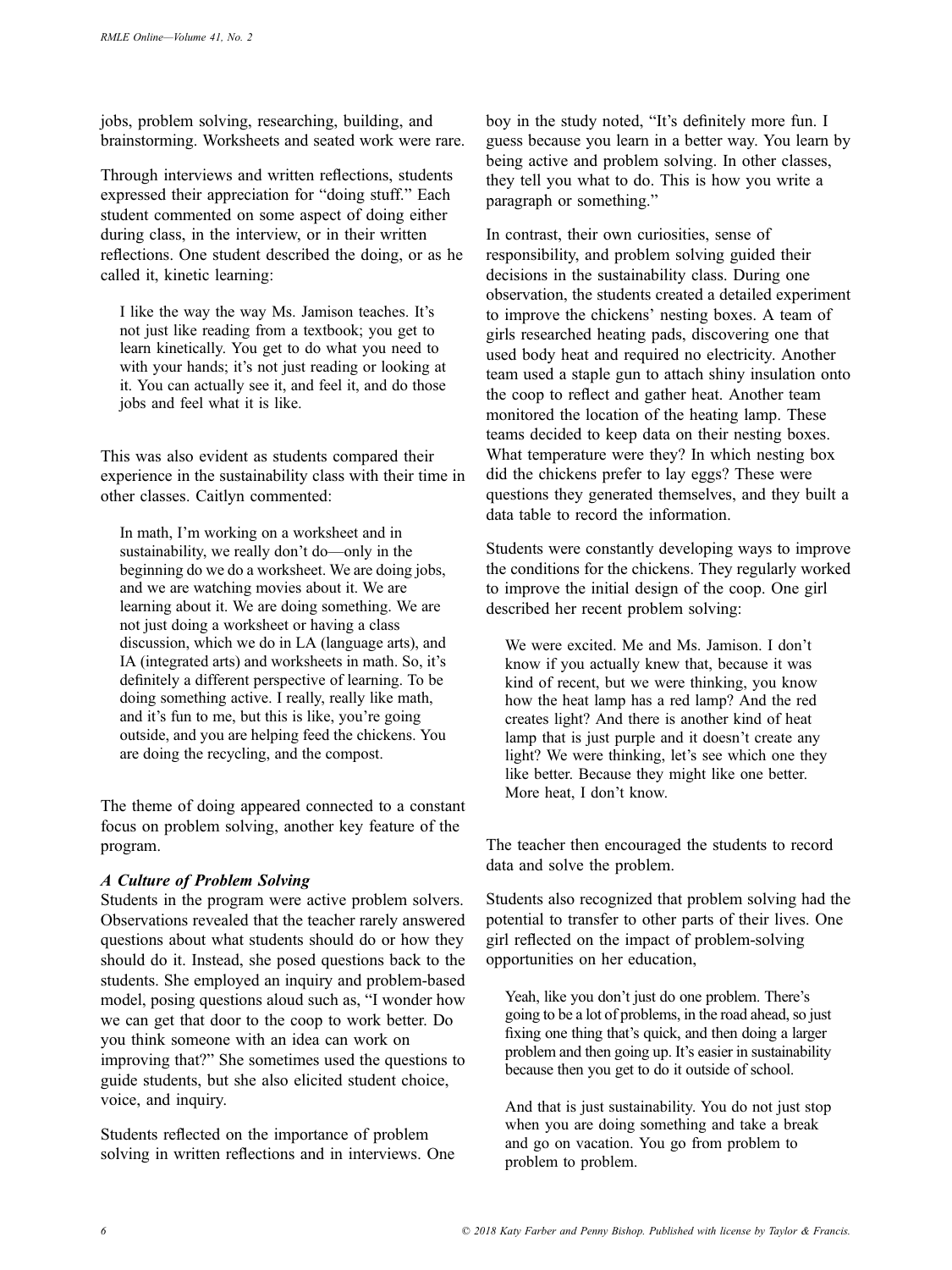She went on to assert that problem-solving skills would help her throughout her education and, as an adult, with the problems she might face in life. She saw the connection between the class and potential challenges she might face in her own experiences.

Another student worked to solve a problem with the chicken coop:

In sustainability, we are learning how to take care of the earth. We wanted to help take care of the chickens to start. How will they sleep if they have no roosting bar? So our class started to think about ways to fit the roosting bar in the chicken coop. We measured the dimensions of the coop, found the right plank of wood, and screwed it into the chicken coop. But we had a problem with the roosting bar there—they would poop right into the water. We wanted to move it into a place where they would be comfortable. We eventually put it into the other corner. The chains holding it up off the ground were cold, so I wore gloves.

One girl described the need to solve the problem of water freezing in the coop:

I did a water bowl project. I needed to figure out a way to keep the water bowl from freezing. I came up with the idea of if insulation keeps the coop warm then it could keep the water warm, too. I also am doing a plastic water bottle insulation roof.

Our observations revealed that the teacher encouraged the students to test their ideas and make adjustments based on their own data and observations. She did not answer their questions, but instead she guided them toward active problem solving. The students spent most of each class session sharing and testing ideas, recording data, and evaluating what worked.

#### A Curriculum of Caring

In defining the sustainability program, one boy offered, "(it's) how to take care of stuff, take care of chickens, worms, how to drain a pond with your mouth, and mostly taking care of things." When asked how it felt to take care of things, he responded, "It feels better than just doing nothing." This power of caring for other creatures was expressed by many of the students. At end of term, students created slide shows to showcase their accomplishments. One slide show offered this message about caring for the chickens:

Our sustainability class loves the chickens! We love taking care of them, and we also love feeding them. But we especially love holding them! We

love doing all the jobs, and we are really interested in everything we do in stainability so we love coming to sustainability every day.

This culture of caring was reinforced regularly by the teacher. When introducing students to the goals and purposes of the program, she said, "You will build something. You are handing down the service and the responsibility, handing it down and leaving things for the next generation."

On almost every questionnaire, the students identified taking care of the chickens as one of the things they most looked forward to. Similarly, in the interviews, taking care of the chickens was a repeated theme. The school principal noticed the importance of caring for others as he described a boy that had trouble working with others.

I see this both directly and indirectly, like I have a young man in my (homeroom) . . . I was wondering for a long time does he have a caring gene in his body? But when I see him out there with the chickens and he picks them up, now I see it.

Caring for the chickens was a direct experience that these students had the responsibility for each day.

## An Integrated Curriculum

Curriculum integration was another core feature of the sustainability program that students experienced regularly. Grounded in real world tasks and deeply applied in focus, the program routinely combined academic and social and emotional learning concepts and contexts. During one observation, for example, the students were evaluating a new piece of roofing for the chicken coop. The last test piece had started to disintegrate. The teacher asked them to consider how the new piece of roofing was different from the old one. Students remarked on the different properties, length, width, and depth of grooves. The teacher then asked students to estimate how far the roofing reached and the degree that was missing. Students responded and gave estimates that varied widely. The teacher asked one student to get a measuring tape and climb up to check the distance. She determined that it was 10 inches long and reported this back to the class. These examples of visual and applied mathematics included concepts such as estimation, measuring, and observation.

Next, the students practiced teamwork skills as four of them carried the heavy roofing material inside. This was no small task. All the students had to work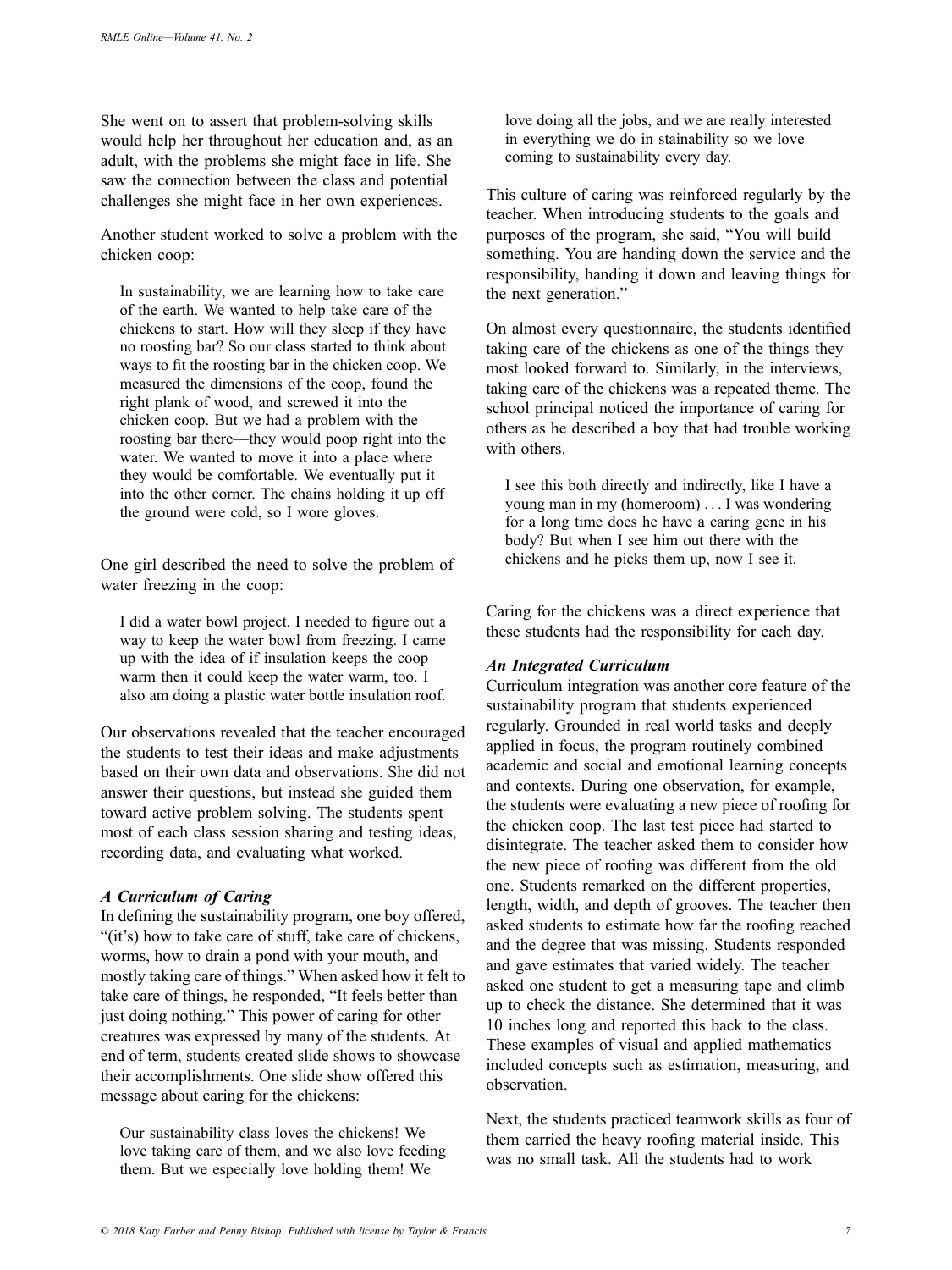together and communicate. Once the roofing was inside, the class brainstormed that the number of water bottles needed for new roofing, recognizing that it would be different because of the different dimensions. One student measured with a bottle and determined that the new roof would take half as many bottles. The teacher then said:

We have to know how many bottles we will need. Can we have one team– take this and take these bottles and estimate? I'm going to have you work together on this challenge. Do you think you could problem solve this?

"Yeah!" came the call from the class. Kids started shouting out ideas, most of them were based on mathematics and problem solving. One girl began to count bottle lengths by placing them on the vertical edge of the roofing and then looking horizontally. She then counted 16–20 bottles on the horizontal edge.

"Okay," she said, "I am estimating about 160 to 200?" She looked to her group for confirmation.

"How about 170? It seems like a better estimate," commented a peer.

"Okay, 170," she confirmed.

This student knew to multiply the vertical and horizontal axes to identify the surface area. By understanding when to use this math concept it, apply it to a context, and use it to solve a problem, she demonstrated her keen understanding of complex math.

The students then began to visualize the new roofing on the coop. They wondered aloud, "Where is the gap? How might this affect the chickens when it rains?" The students quickly realized that the rain would fall directly on the roost area and on to the chickens. They brainstormed re-positioning the roof section to cover the central and vital parts of the chickens' living space. The class decided to change the position of the new roofing and to use other reflective insulation for the gap, which would now be at the bottom of the roofing space.

Upon leaving the class session, one student commented on the way out the door, "Now I have to go deal with reading and math!" The students did not necessarily recognize the degree to which they had been doing those things already, that they were participating in integrated curriculum or applied academics.

# A Joyful Environment

The fifth key feature of the sustainability class experienced by students was a joyful learning environment. Observations revealed students having fun with one another and regularly laughing and joking with the teacher. The teacher played music when kids entered the room and during work time. Students and the teacher would often exclaim, "I love this song!" or "I know this one!" Emmanuel illustrated this feeling of joy particularly on one observation day. While most students wanted to let the chickens out, collect eggs, or feed the chickens, Emmanuel signed up for one of the less popular jobs: to "zoom broom" the classroom and kitchen. While the rest of the students went outside to do their jobs, the teacher returned to the classroom and found Emmanuel dancing around the room with the broom, the music turned up, singing loudly. The teacher did not ask him to turn it down. In that classroom, a spontaneous moment was happening with a student. He was feeling useful, competent, and joyful. He was participating, helping, and getting to dance and sing at the same time.

In their interviews, students frequently commented that the sustainability class was "fun." Students looked forward to coming to class, and this was apparent when students greeted the teacher, interacted with other students, worked at their jobs, and shared ideas. One student contrasted the sustainability class with other classes: "If I walk into math I feel like this is just not going to be fun. Because I don't like math. But when I walk in here, it's like this is going to be more fun than going into math class." We commonly encountered comments like this in interviews and written work and during observations.

The opportunity for choice seemed to contribute to students' perception of the program being fun. For example, Jack explained, "The teacher definitely made it fun. She gave us like choices on what we can do, like do your jobs and then you can do this, this or this. You work on either of those three." When asked how he felt about having those choices, Jack replied, "It was definitely sort of fun. Like I said before, those other classes don't really have those choices."

## Opportunities for Competence

Students experienced personal growth through the programmatic emphasis on solving real-world problems within a caring culture. One student described, "Actually it makes me feel really good. All this bad stuff is happening to the environment, and I am helping stop it. It's kind of like a powerful feeling." In her final reflective slideshow, another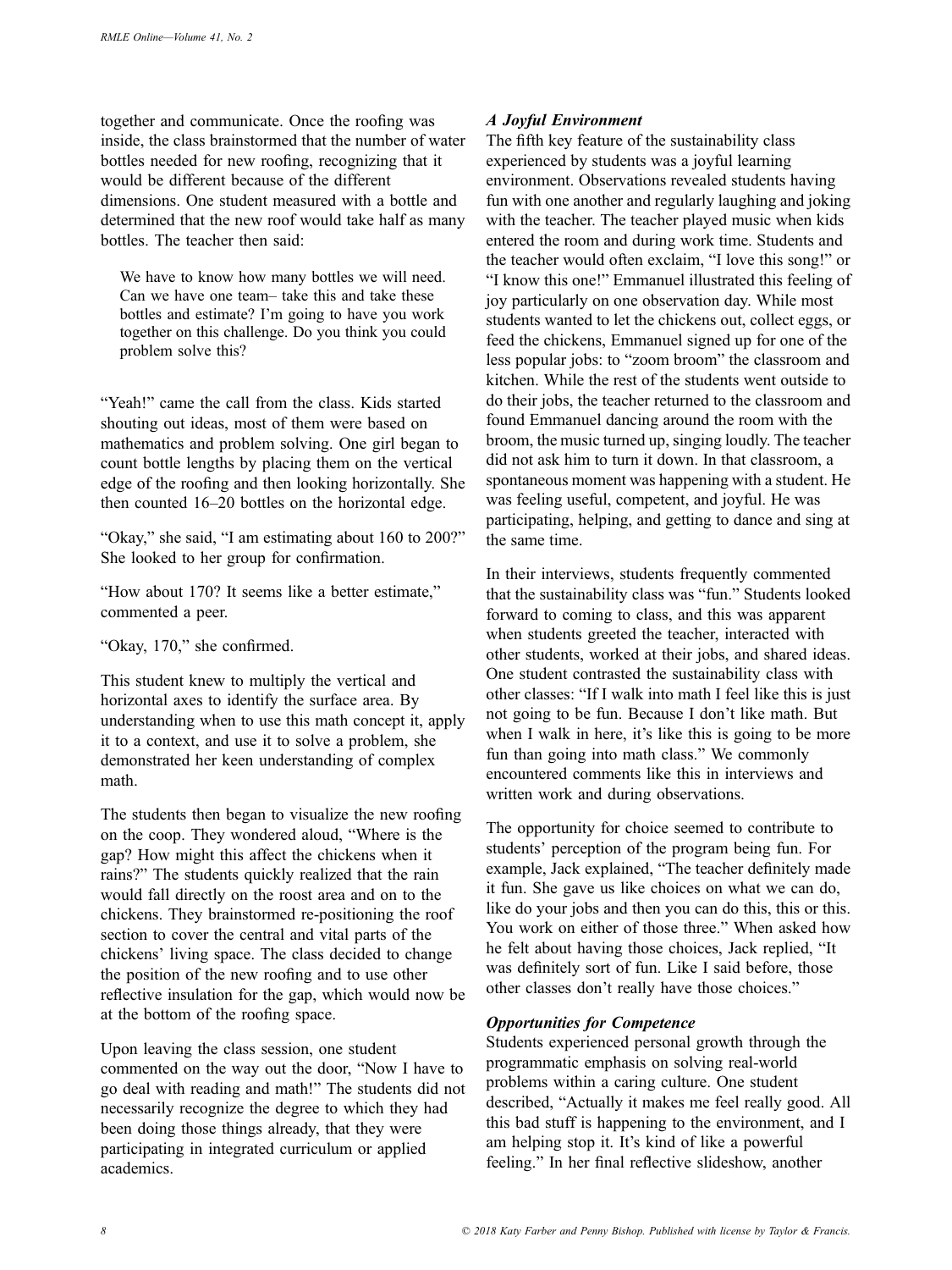student offered, "Sustainability made me feel really good about myself, and really proud of myself because I accomplished things that will help the chickens, and I understand how to take care of the earth way better than I did before."

Students reflected this sense of competence in several data sources. Anna said in an interview:

I am really proud of finding a way the chickens could be warm in the winter and working as a team with my class to figure out the solution to the pond. The pond was a big job. Since winter was coming, we had to drain the pond. We knew that, but how were we going to keep the expensive tarp underneath from freezing? Our class came up with an idea of putting a tarp over it. It was a big job because we had to remove all the rocks, and plants and, the hardest part of all, the fish. At the end, it was a success and everybody felt good about what they had accomplished.

This culture of competence carried over into students' feelings about contributing to something larger than themselves; they felt their work was contributing to the improvement of their school and the environment at large. One girl offered:

Well, it feels really good. We get to produce some eggs, we get to go and see other people eating our eggs (in the cafeteria) from the chicken coop that we collected, or other classes collected, and it makes me feel really good because it's helping the earth, getting these eggs for our school.

Anna's classmate, Chris, illustrated his own sense of competence as his group was tackling a challenge with the water dispenser. The students had tried three times on the prior day to fill and flip the water dispenser for the chickens. Each time, water came shooting out of it and on to them. They figured out a way to plug a hole that had been causing the water lose pressure and stay in the container. Flipping the dispenser quickly remained a challenge, as it was big and awkward for students to handle. Chris decided that he could solve the problem. He filled a smaller container up with water at the sink, then poured it into the larger dispenser. He lugged it out with great effort, then flipped it over quickly. None of the water splashed out. He triumphantly called, "I did it like a pro!" illustrating both his pride and the building of competence that many students experienced regularly in this class.

Observations revealed students regularly experiencing a sense of competence similar to Anna and Chris. Cole, who had never picked up a chicken before the sustainability program, quickly learned how to—with great care and skill to protect the wings. He held the chicken carefully on his hip and, talking softly to the chicken, he then proudly proclaimed himself, "the chicken master." Other students demonstrated pride in their own competence with comments such as, "I did it!" and "I did it yesterday by myself!" and delight in their accomplishments, "The egg is still warm!" and "You can feel the difference in the nesting boxes!" These quotes illustrate the pervasive feeling amongst the students. They expressed pride in their contributions to sustainability, to the program, to the concept, to the future students. They felt good about their competence and their problem solving. Students reported feeling good about their work in the class, in their interviews, and in reflective work at the end of the class.

#### Opportunities for Independence

While much of the work within the sustainability program was collaborative, students also felt a sense of independence fostered by the structure. As students walked into class, they checked the white board by the door that listed all the sustainability jobs. These included taking the temperature, letting chickens out, refreshing water, filling the food dish, shoveling snow, collecting eggs, cleaning nesting boxes, freshening sawdust, managing food scraps, cleaning the kitchen and floors, emptying compost and recycling bins, and caring for the worm bin, pond, and garden tower. They then signed up on the board to complete a set of jobs. Once students learned the jobs and understood that the responsibility was theirs, they completed their jobs independently while solving any problems that arose.

Their teacher reflected on the unanticipated role the job board played in fostering this sense of independence and ownership.

I think they really, really love that that idea of walking in, and knowing that they have 10 to 15 minutes to just sort of show what they can do. And, take that on and write their name on the board– it's so funny, that board– writing their name on that board is such a thing. And that was just my own mental, so I would remember what we had to do every day. And that became something that I had no idea would be such a thing. And it's really an ownership thing, and um, having them like assign their name to something, and then walk away knowing that they can carry that through. I never saw the power in that.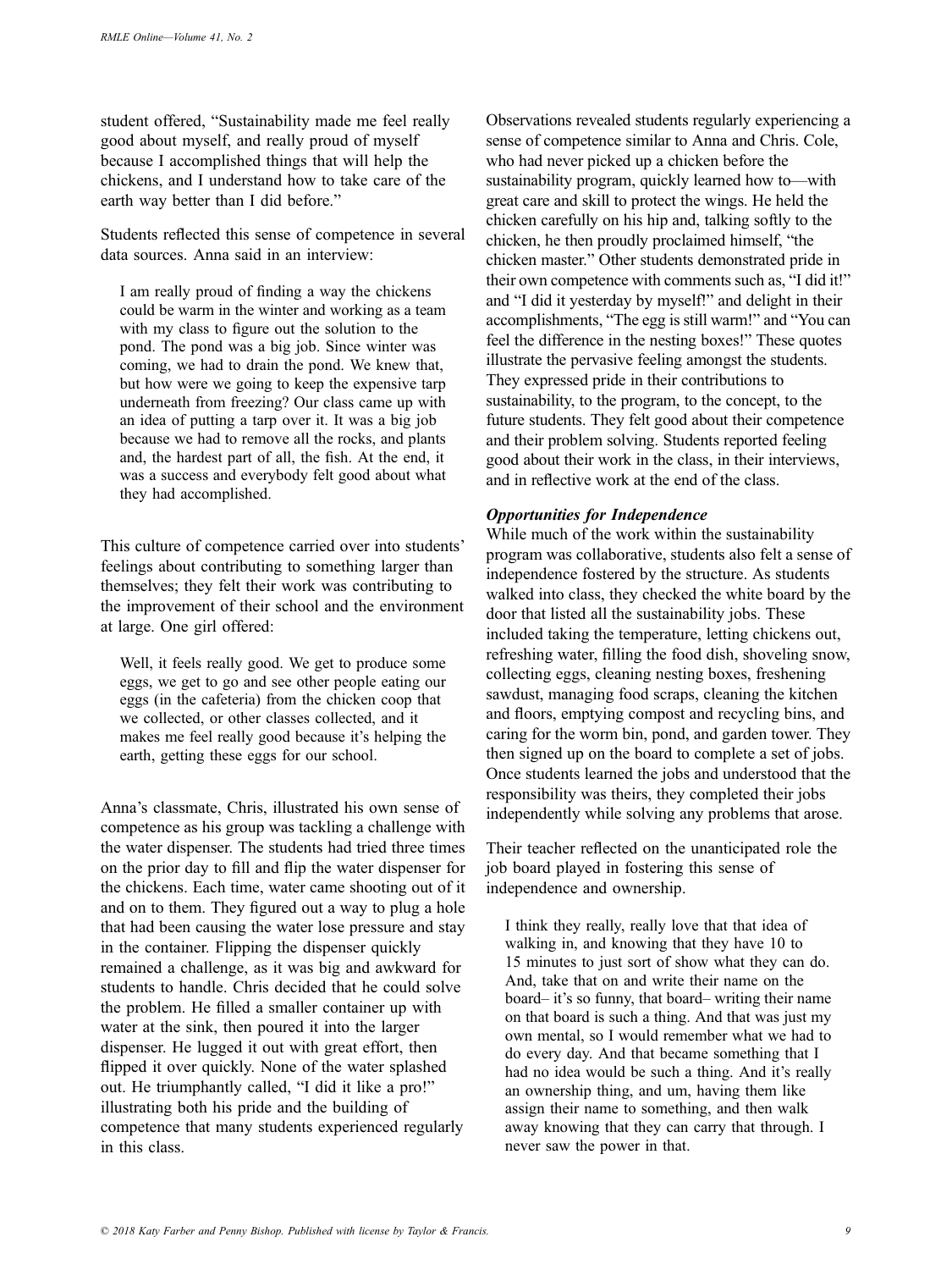During one observation, students were trying to "put the pond to bed" for the winter. They wanted to protect it from damage from the snow and get it ready for spring. Some of the boys tried to spread out a tarp and cover it, but one girl thought it was not done as well as it could have been. She felt the boys had rushed the job. She took over the design of the tarp on her own, stretching out the tarp and placing rocks around the edge. She told the researcher she did this at home with her woodpile. She said about the class, "I feel independent. A lot more independent than usual, even though that's weird because I am working with a group. I feel a lot more independent—like I know how to do stuff now."

## **Discussion**

The students in this study offered considerable insights into their experience with service learning. They aptly described the culture of the classroom (expectations for regular doing and problem solving); pointed out essential components of the curriculum (integrated and based in caring); observed the nature of the learning environment (joyful); and explained the outcomes of the experience (competence and independence). We now consider these perceptions in light of extent to which the class met the standards of high quality service learning and how the stages of experiential learning unfolded in this context.

## Standards of High-Quality Service Learning

Considered through the lens of Billig's ([2011](#page-11-0)) standards of high-quality service learning, the fifthgrade sustainability class in this study met the mark on a number of items. Billig's first indicator of quality is the duration and length of the experience. Although students, the teacher, and the administrator all expressed a desire for the class to be longer, the five week intensive sessions indeed enabled participants to meet the project goals and engage in all servicelearning components including investigation, planning, action, reflection, demonstration, and celebration. Second, in terms of meaningful service, the goals were attainable and the projects were ageappropriate. The progression of responsibilities and concepts reflected the students' developmental level and invited students to consider personally relevant societal issues. Third, the content of the service learning was deeply rooted in curriculum and content goals, connecting in meaningful ways to other subjects. Fourth, student reflection was embedded throughout the class. It occurred at the beginning and end of each class, sometimes verbally and sometimes in writing. Students also created a culminating

reflective project at the end of the five-week session. Finally, in terms of diverse perspectives, students worked together routinely. They honed their teamwork skills and examined biases they might have held about each other, school, and sustainability issues. In so doing, the students worked on developing multiple perspectives and conflict resolution skills.

#### Stages of Experiential Learning

Experiential learning theory provided a framework through which to view the activities in the sustainability class. Kolb [\(2015\)](#page-12-0) outlined the phases of experiential learning, including concrete experience (doing/experience), reflective observation (reviewing/ reflecting), abstract conceptualization (concluding/ learning), and active experimentation (planning/trying out what has been learned). While students cycled through these phases of doing, learning, and experimenting, their learning paths were not linear. The students moved between the phases constantly during the course, learning, applying their knowledge, testing it out, and learning more. They skipped steps, circled back to others, and sometimes stayed in one phase for a while. In contrast to Kolb's ([2015\)](#page-12-0) more linear cycle of experiential learning, this servicelearning experience appeared more as a cyclical web, as envisioned by Oxendine, Robinson, & Willson ([2004\)](#page-12-0) and pictured in [Figure 2](#page-10-0).

Concrete experience. The sustainability course was indeed experiential, offering few times when the students were not actively "doing." Students participated in concrete experiences during each class, ranging from everyday chicken coop jobs, to putting the pond to bed for the winter, to building an insulated roof for the coop. Each class had doing at its core. This involved hands-on activities such as making products or models, role-playing, or problem solving. This included the preparation for service (e.g., research, problem solving, phone calls to community members, designing, planning, meetings, or interviews), and the actual service itself, such as the students' self-selected jobs caring for the chickens and the sustainability space. In addition, students were expected to solve any issues that came up and constantly improve the living conditions for the chickens and other spaces for the school community. These responsibilities constituted the concrete experience phase.

Reflective observation. As part of his model for experiential learning, Kolb ([2015\)](#page-12-0) believed that students' critical reflection was important for growth. Billig ([2000\)](#page-11-0) similarly noted that opportunities for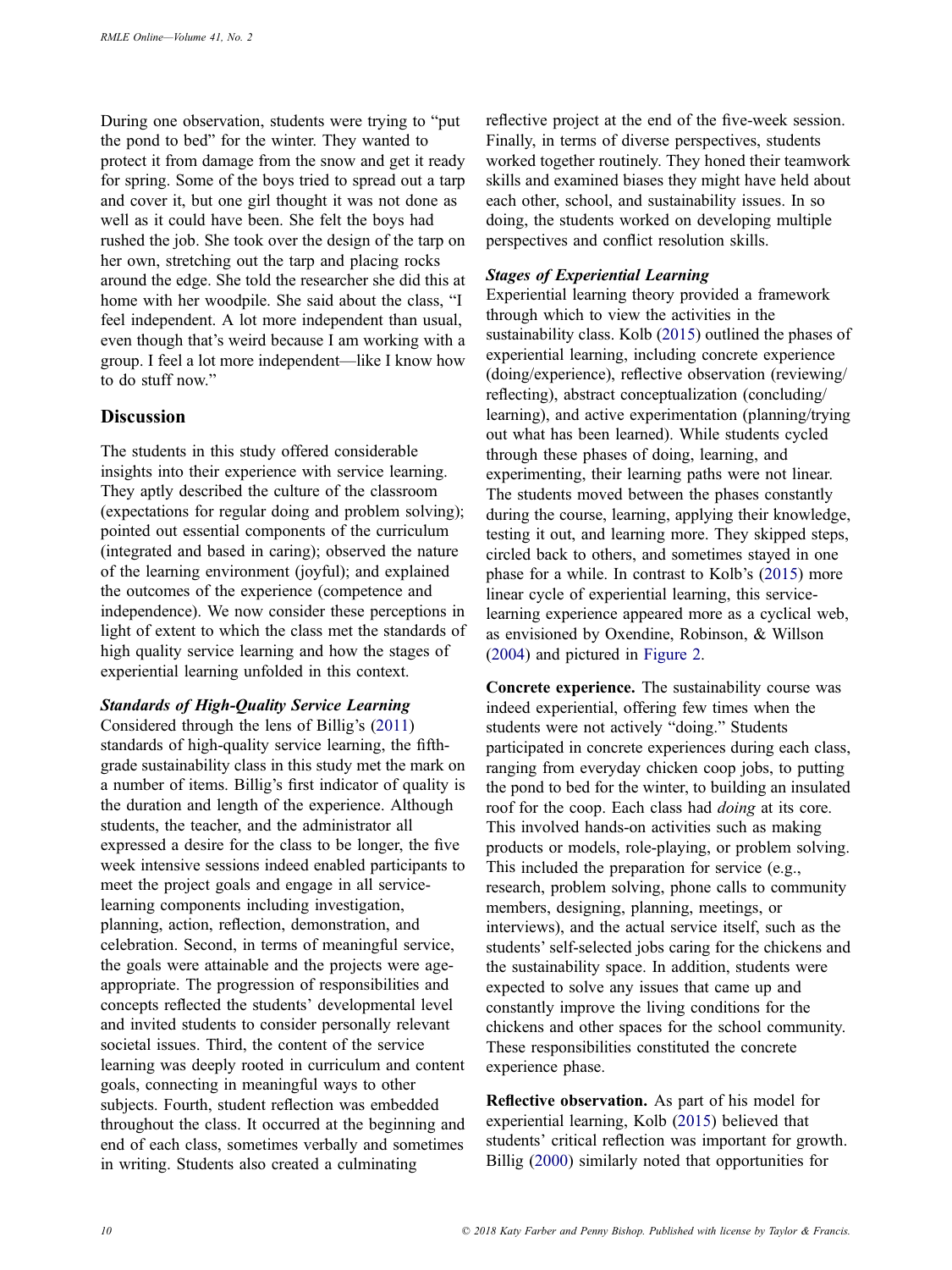<span id="page-10-0"></span>

Figure 2. The experiential learning cycle. Adapted from Zhou, M., & Brown, D. [\(2015](#page-12-0)). Educational learning theories. Education Open Textbooks, Book 1. Retrieved from <http://oer.galileo.usg.edu/education-textbooks/1> under the Creative Commons Attribution License.

reflection are required for service learning to impact student learning and personal growth. In this study, students discussed their experiences daily. Students reflected on themes, problems, and issues within their service experience and their lives. Students routinely gathered in their seats around a small white board after completing their daily jobs. The teacher then guided the students with questions such as, "What did we do well?" "What can we improve on?" and "How can this inform our next decisions?" At times students reflected on these questions in writing. Other times, students shared aloud.

As they reflected upon their concrete experiences, students learned from them. Students provided feedback to other students in constructive ways about how to improve the *doing* phase of the course. Additionally, the sustainability class culminated in a slide show created by the students. The slide show had few requirements: to offer a definition of sustainability, to show what the students had done and how they had problem solved, and to share what they were most proud of and why. The students appeared proud of their contributions to the school community and of playing a role in moving society to becoming more sustainable. Reflection in this culminating product played a key role in providing students with an opportunity to learn from their experience and make improvements in the future.

### Abstract conceptualization and active

experimentation. Abstract conceptualization and active experimentation took place in many forms, in an iterative nature, throughout the class. At times, it occurred in response to reflection, when students applied new knowledge to future plans. The teacher invited

students to connect their experiences to real life by asking, "So what?" This was when students connected their experiences to practical applications in their lives. For example, students wanted to learn which nesting box was most productive and comfortable for the chickens. A group of students devised a way to measure this, designing nesting boxes that featured different lighting, heating pads, and insulation. The students then collected data and subsequently analyzed it together. They discovered that the nesting box closest to the light was the most productive and determined that the chickens needed more heat in the coop. They made conclusions based on their own data and observations. Another example occurred when the classes were testing different insulation designs for the roof. The fifth graders collected data and analyzed it as a group. They used the data to inform their decisions about the most effective design. The students routinely solved problems, reflected, and applied new knowledge to their decisions.

#### Conclusion

Young adolescents often crave an education that is rooted in hands-on experiences, social interactions, and relevant, authentic tasks (Stevenson & Bishop, [2012](#page-12-0)). In their seminal work, Eccles, Midgley, Wigfield, Buchanan, Reuman, Flanagan, & Iver [\(1993\)](#page-11-0) argued that the traditional configuration, specialization, and segmentation of the learning environment for young adolescents failed to meet the age group's unique developmental needs for autonomy, agency, community, connection, and a sense of authentic purpose. Service learning, with its focus on new experiences, reflection, and real-world applications, responds to students' needs by providing a model well suited for their development. The findings of this research suggest that service-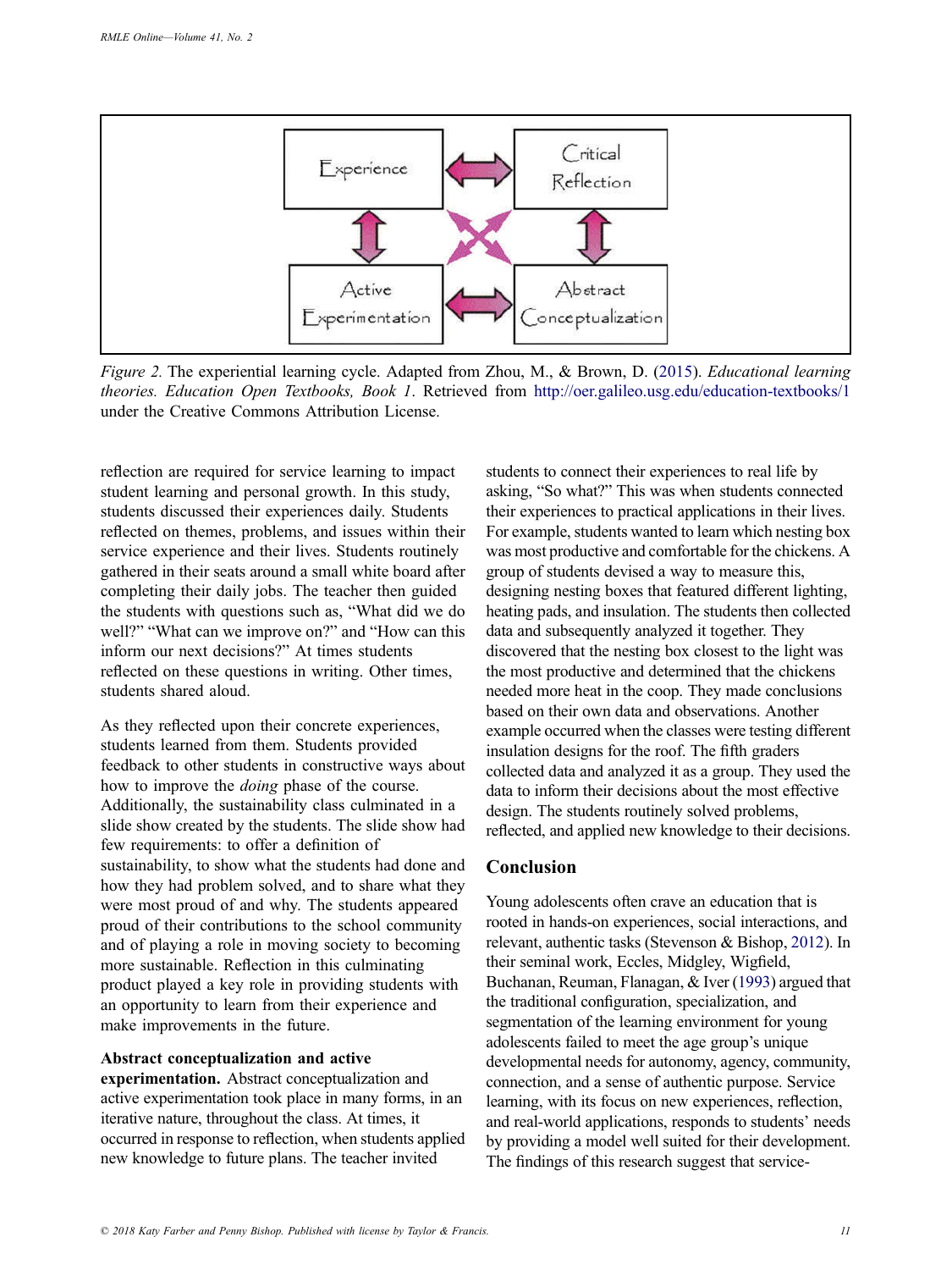<span id="page-11-0"></span>learning classes, such as the sustainability course in this study, may provide a good developmental fit for the middle-level learner. The students in the study exhibited deep engagement, practiced relevant problem-solving skills, and developed competence and independence in this course.

At the same time, the study is not without limitations. First, while the relatively small sample size is common in qualitative studies, it prohibits the generalizability of the findings. In future studies, a wider participant pool could provide the basis for a mixed method study of early adolescents, service learning, and personal growth. Further, the sample lacked racial or ethnic diversity because of the demographics of the local community. Replicating this study in a school with greater racial or ethnic diversity would be an important next step in understanding intersections between early adolescents, diversity, and service learning. Similarly, we lacked information regarding students' socioeconomic levels or household income. Twenty-six percent of the students at the school received free or reduced lunch, indicating that they were at or near the income level to be considered food insecure or living close to the poverty line. This contrasted with statewide average of roughly 33%. The school, then, had an average household income higher than others in the state. A future study of middle grades students in service-learning experiences, including a higher percentage of students on free and reduced lunch, would increase our understanding of the roles that poverty, family economics, and schools might play in service-learning experiences.

Middle-level students traverse a complex social world while their bodies and minds undergo rapid development. They crave active learning, choice, independence, and authentic learning experiences in real world contexts (Gardner, [2012](#page-12-0)). This research underscored the potential that service learning holds to meet the needs of young adolescents and to help prepare students to become competent problem solvers who are engaged in civic life and tackle the world's most vexing problems.

## **References**

- Anderson, J. B., & Hill, D. (2001). Principles of good practice for service-learning in preservice teacher education. Service Learning, 35. Retrieved from <http://digitalcommons.unomaha.edu/slceslgen/35>
- Balfanz, R. (2009). Putting middle grades students on the graduation path: A policy and practice brief.

Retrieved from [https://www.amle.org/portals/0/](https://www.amle.org/portals/0/pdf/articles/policy_brief_balfanz.pdf) [pdf/articles/policy\\_brief\\_balfanz.pdf](https://www.amle.org/portals/0/pdf/articles/policy_brief_balfanz.pdf)

- Berger-Kaye, C. (2009). Service learning: The time is now. Middle Ground. Retrieved from [http://www.](http://www.amle.org/BrowsebyTopic/WhatsNew/WNDet.aspx?ArtMID=888%26ArticleID=212) [amle.org/BrowsebyTopic/WhatsNew/WNDet.](http://www.amle.org/BrowsebyTopic/WhatsNew/WNDet.aspx?ArtMID=888%26ArticleID=212) [aspx?ArtMID=888&ArticleID=212](http://www.amle.org/BrowsebyTopic/WhatsNew/WNDet.aspx?ArtMID=888%26ArticleID=212)
- Billig, S. H. (2000). Research on K-12 school based service learning: The evidence builds. Phi Delta Kappan, 8(9), 658–664.
- Billig, S. H. (2011). Making the most of your time: Implementing the K-12 service-learning standards for quality practice. The Prevention Researcher, 18(1), 8–14.
- Chung, S., & McBride, A. M. (2015). Social and emotional learning in middle school curricula: A service learning model based on positive youth development. Children and Youth Services Review, 53, 192–200. doi:[10.1016/j.](http://dx.doi.org/10.1016/j.childyouth.2015.04.008) [childyouth.2015.04.008](http://dx.doi.org/10.1016/j.childyouth.2015.04.008)
- Creswell, J. W. (2013). Qualitative inquiry and research design: Choosing among five approaches (3rd ed.). Thousand Oaks, CA: Sage.
- Curtis, D. (2001). Real world issues motivate students. Edutopia. Retrieved from [http://www.edutopia.](http://www.edutopia.org/start-pyramid) [org/start-pyramid](http://www.edutopia.org/start-pyramid).
- Dewey, J. (1938). Experience and education (pp. 18). New York, NY: Touchstone.
- Eccles, J., Midgley, C., Wigfield, A., Buchanan, C., Reuman, D., Flanagan, C., & Mac Iver, D. (1993). Development during adolescence. The impact of stage-environment fit on young adolescents' experiences in schools and in families. American Psychologist, 48(2), 90–101. doi[:10.1037/0003-](http://dx.doi.org/10.1037/0003-066X.48.2.90) [066X.48.2.90](http://dx.doi.org/10.1037/0003-066X.48.2.90)
- Eccles, J. S., & Midgley, C. (1989). Stageenvironment fit: Developmentally appropriate classrooms for young adolescents. In C. Ames & R. Ames (Eds.), Research on Motivation in Education (pp. 3). San Diego, CA: Academic Press.
- Eccles, J. S., & Roeser, R. W. (2011). Schools as developmental contexts during adolescence. Journal of Research on Adolescence, 21, 225– 241. doi[:10.1111/j.1532-7795.2010.00725.x](http://dx.doi.org/10.1111/j.1532-7795.2010.00725.x)
- Eyler, J., & Giles, D. E. (1999). Where's the learning in service-learning?. San Francisco, CA: Jossey-Bass.
- Furco, A. (2003). Issues of definition and program diversity in the study of service-learning, in S. H. Billig and A. S. Waterman (eds), Studying service-learning: Innovations in education research methodology (pp. 13–33). Mahwah, NJ: Lawrence Erlbaum Associates.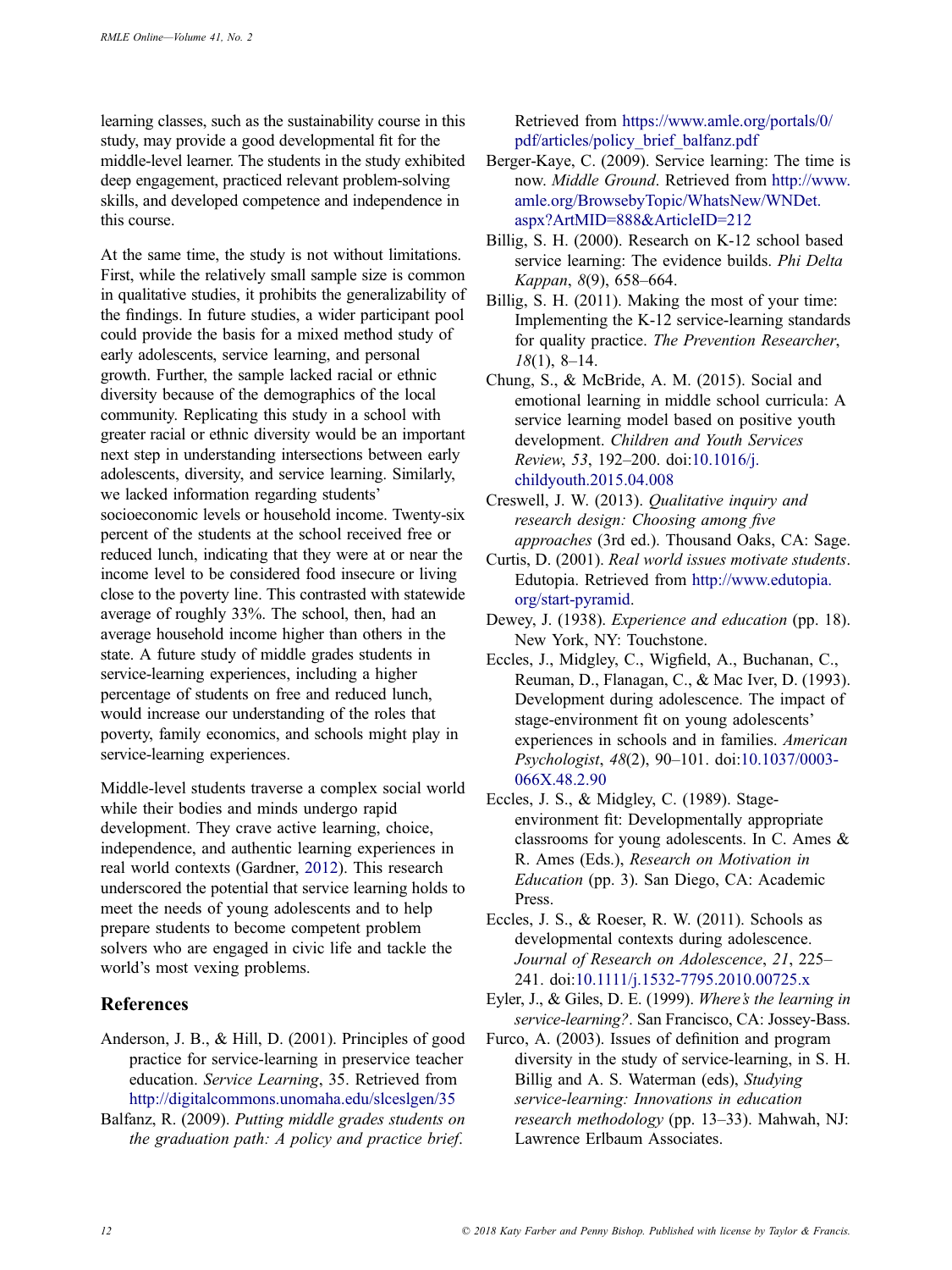- <span id="page-12-0"></span>Gardner, J. W. (2012). Student-centred/personalized learning. In J. Parsons & L. Beauchamp (Eds.), From knowledge to action: Shaping the future of curriculum development in Alberta (pp. 217–238). Edmonton, Alberta, Canada: Alberta Education.
- Glesne, C. (2011). *Becoming qualitative researchers:* An introduction (4th ed.). Boston, MA: Pearson Education.
- KIDS Consortium. (2013). Our Model. Retrieved from [http://kidsconsortiumarchives.com/](http://kidsconsortiumarchives.com/learningservice.php) [learningservice.php](http://kidsconsortiumarchives.com/learningservice.php)
- Kielsmeier, J. (2017). Bringing learning to life through service. Association for Middle Level Education. Retrieved from [http://www.amle.org/](http://www.amle.org/BrowsebyTopic/WhatsNew/WNDet.aspx?ArtMID=888%26ArticleID=210) [BrowsebyTopic/WhatsNew/WNDet.aspx?](http://www.amle.org/BrowsebyTopic/WhatsNew/WNDet.aspx?ArtMID=888%26ArticleID=210) [ArtMID=888&ArticleID=210](http://www.amle.org/BrowsebyTopic/WhatsNew/WNDet.aspx?ArtMID=888%26ArticleID=210).
- Kolb, D. A. (2015). Experiential learning: Experience as the source of learning and development (2nd ed). New York, NY: Pearson Education, Inc.
- Lam, B. T., & Ducreux, E. (2013). Parental influence and academic achievement among middle school students: Parent perspective. Journal of Human Behavior in the Social Environment, 23(5), 579 590. doi:[10.1080/10911359.2013.765823](http://dx.doi.org/10.1080/10911359.2013.765823)
- Lead2Feed, (2017). Lead2Feed student leadership program: Building future leaders through service. Middle Ground. Retrieved from [http://www.amle.](http://www.amle.org/BrowsebyTopic/WhatsNew/WNDet.aspx?ArtMID=888%26ArticleID=764) [org/BrowsebyTopic/WhatsNew/WNDet.aspx?](http://www.amle.org/BrowsebyTopic/WhatsNew/WNDet.aspx?ArtMID=888%26ArticleID=764) [ArtMID=888&ArticleID=764](http://www.amle.org/BrowsebyTopic/WhatsNew/WNDet.aspx?ArtMID=888%26ArticleID=764)
- McBride, A. M., Robertson, A., & Chung, S. (2014). Assessing the impacts of service learning on middle school students: Wyman's Teen Outreach Program. St. Louis, MO: Center for Social Development.
- McCallumore, K., & Sparapani, E. (2010). The importance of the ninth grade on high school graduation rates and student success. Education Digest: Essential Readings Condensed for Quick Review, 76(2), 60–64.
- Miles, M. B., Huberman, A. M., & Saldaña, J. (2014). Qualitative data analysis: A methods sourcebook (3rd ed.). Thousand Oaks, CA: SAGE Publications.
- Newman, J., Dantzler, J., & Coleman, A. (2015). Science in action: How middle school students are changing their world through STEM servicelearning projects. Theory into Practice, 54(1), 47– 54. doi[:10.1080/00405841.2015.977661](http://dx.doi.org/10.1080/00405841.2015.977661)
- Oxendine, C., Robinson, J., & Willson, G. (2004). Experiential learning. In M. Orey (ed.), Emerging perspectives on learning, teaching, and technology. Retrieved from <http://epltt.coe.uga.edu/>
- Payne, K., & Edwards, B. (2010). Service learning enhances education for young adolescents. Phi Delta Kappan, 91(5), 27–30. doi:[10.1177/](http://dx.doi.org/10.1177/003172171009100507) [003172171009100507](http://dx.doi.org/10.1177/003172171009100507)
- Richards, M. H., Sanderson, R. C., Celio, C. I., Grant, J. E., Choi, I., George, C., & Deane, K. (2013). Service-learning in early adolescence: Results of a school-based curriculum. Journal of Experiential Education, 36(1), 5–21. doi[:10.1177/](http://dx.doi.org/10.1177/1053825913481580) [1053825913481580](http://dx.doi.org/10.1177/1053825913481580)
- Scales, P. C., Blyth, D. A., Berkas, T. H., & Kielsmeier, J. C. (2000). The effects of service learning on middle school students' social responsibility and academic success. The Journal of Early Adolescence, 20(3), 332–358. doi[:10.1177/0272431600020003004](http://dx.doi.org/10.1177/0272431600020003004)
- Seidman, I. (2006). Interviewing as qualitative research: A guide for researchers in education and the social sciences. New York, NY: Teachers College Press.
- Stevenson, C., & Bishop, P. (2012). Curriculum that is relevant, challenging, integrative, and exploratory. In T. Erb (Ed.), "This we believe" in action (2nd ed.). Westerville, OH: Association for Middle Level Education.
- U.S. News and World Report (2011). Addiction starts early in American society, student finds. Retrieved at [http://health.usnews.com/health-news/family-health/](http://health.usnews.com/health-news/family-health/childrens-health/articles/2011/06/29/addiction-starts-early-in-american-society-report-finds) [childrens-health/articles/2011/06/29/addiction-starts](http://health.usnews.com/health-news/family-health/childrens-health/articles/2011/06/29/addiction-starts-early-in-american-society-report-finds)[early-in-american-society-report-](http://health.usnews.com/health-news/family-health/childrens-health/articles/2011/06/29/addiction-starts-early-in-american-society-report-finds)finds
- United States Department of Health and Human Services (2017). Facts about bullying. Retrieved from [http://www.stopbullying.gov/media/facts/](http://www.stopbullying.gov/media/facts/index.html) [index.html.](http://www.stopbullying.gov/media/facts/index.html)
- Wang, M. T., & Fredricks, J. A. (2014). The reciprocal links between school engagement, youth problem behaviors, and school dropout during adolescence. Child development, 85(2), 722–737.
- Warren, J. L. (2012). Does service-learning increase student learning? A meta- analysis. Michigan Journal of Community Service Learning, 18(2), 56–61.
- Zhou, M., & Brown, D. (2015). Educational learning theories. Education Open Textbooks, Book 1. Retrieved from [http://oer.galileo.usg.edu/](http://oer.galileo.usg.edu/education-textbooks/1) [education-textbooks/1](http://oer.galileo.usg.edu/education-textbooks/1)

# Appendices Appendix A Student Interview

Thank you very much for taking the time to participate in this interview. I will be in touch with you within the next few days if I need any follow up information. You,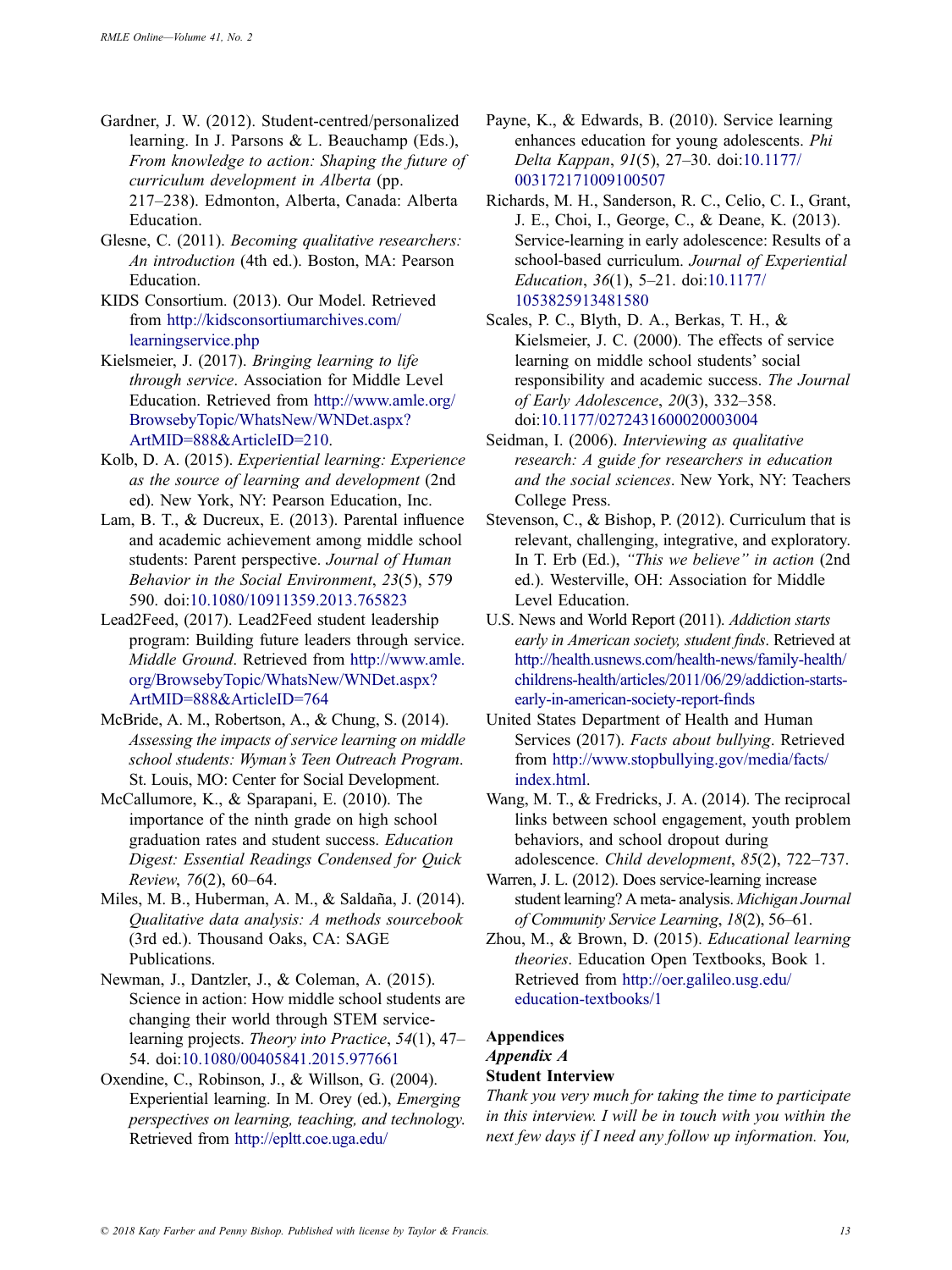or your parent/guardian can contact me anytime about this interview and this study in general.

Introductory Script: Thank you for being willing to participate in this study. As a reminder, I am completing this study as part of my work at Anonymous University. You won't be graded in any way for your participation, nor will your results impact our relationship or grades.

Our interview will be audio (sound) recorded. The only people who will hear the recording will be the transcriptionist and me. (The transcriptionist takes the recording and creates a written version of everything that we say). I will erase the recording when the transcription is complete. I will also use a pseudonym (a made up name) when I use your information in my study. If at any time you decide that you don't want to participate in the study anymore, that is absolutely fine. There will be no penalty for stopping your participation. Do you have any questions?

During the interview, I will ask you some questions. I am going to ask you a few questions about your experiences in the service learning project. I am hoping that you will share stories and thoughts that are relevant to the questions. You can choose to skip any questions that you don't want to answer. Do you have any questions?

- 1. How do you feel about your service learning experience?
- 2. How do you feel about school? Is it different from the beginning of the year?
- 3. Did participating in the program change how you feel about your school, yourself, or your thinking about the future?
- 4. How have you changed this year? Why?
- 5. Do you have any other thoughts about sixth grade, or this program?

Thank you very much for taking the time to participate in this interview. I will be in touch with you within the next few days if I need any follow up information. You, or your parent/guardian can contact me anytime about this interview and this study in general.

# Appendix B Staff Interview

Introductory Script: Thank you for being willing to participate in this study. As a reminder I am completing this study as part of my work at Anonymous University. Our interview will be audio (sound) recorded. The only people who will hear the recording will be the transcriptionist and me. (The transcriptionist takes the recording and creates a written version of everything that we say). I will erase the recording when the transcription is complete. I will also use a pseudonym (a made up name) when I use your information in my study. If at any time you decide that you don't want to participate in the study anymore, that is absolutely fine. There will be no penalty for stopping your participation. Do you have any questions?

During the interview, I will ask you some questions. I am going to ask you a few questions about your experiences in the service learning project. I am hoping that you will share stories and thoughts that are relevant to the questions. You can choose to skip any questions that you don't want to answer. Do you have any questions?

- 1. Please describe the service learning experience at the school.
- 2. How do you feel about this program?
- 3. Do you see any changes in the students who participate in this program? If so, what are they?
- 4. Do you notice any changes in the school culture or community based on this project? If so, what are they?
- 5. Please describe any benefits or challenges this project has presented in the school.
- 6. Do you think this kind of program matches a student and/or community need?

Thank you very much for taking the time to participate in this interview. I will be in touch with you within the next few days if I need any follow up information. You, or your parent/guardian can contact me anytime about this interview and this study in general.

# Appendix C Student Questionnaire Student Questionnaire

Fall 2015

Name\_\_\_\_\_\_\_\_\_\_\_\_\_\_\_\_\_\_\_\_\_\_\_\_\_

Directions: In an effort to learn more about your feelings about school and how you see yourself, please answer these questions the best you can.

1. What is school like for you?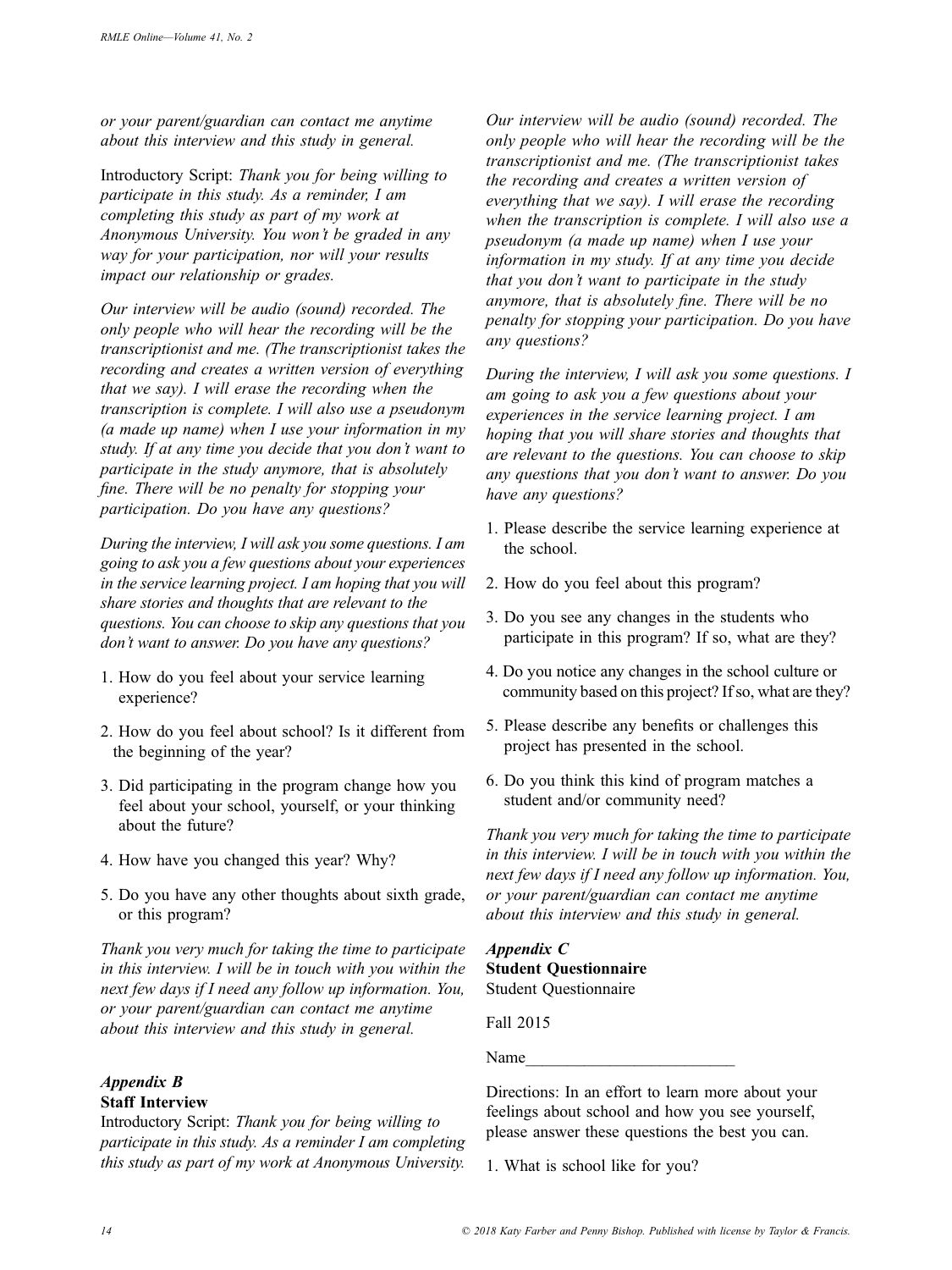- 2. How do you feel about entering fifth grade?
- 3. How do you feel about school?
- 4. How does your family feel about school?
- 5. What are you looking forward to in the service learning project (the sustainability course) and in fifth grade in general?

THANK YOU!